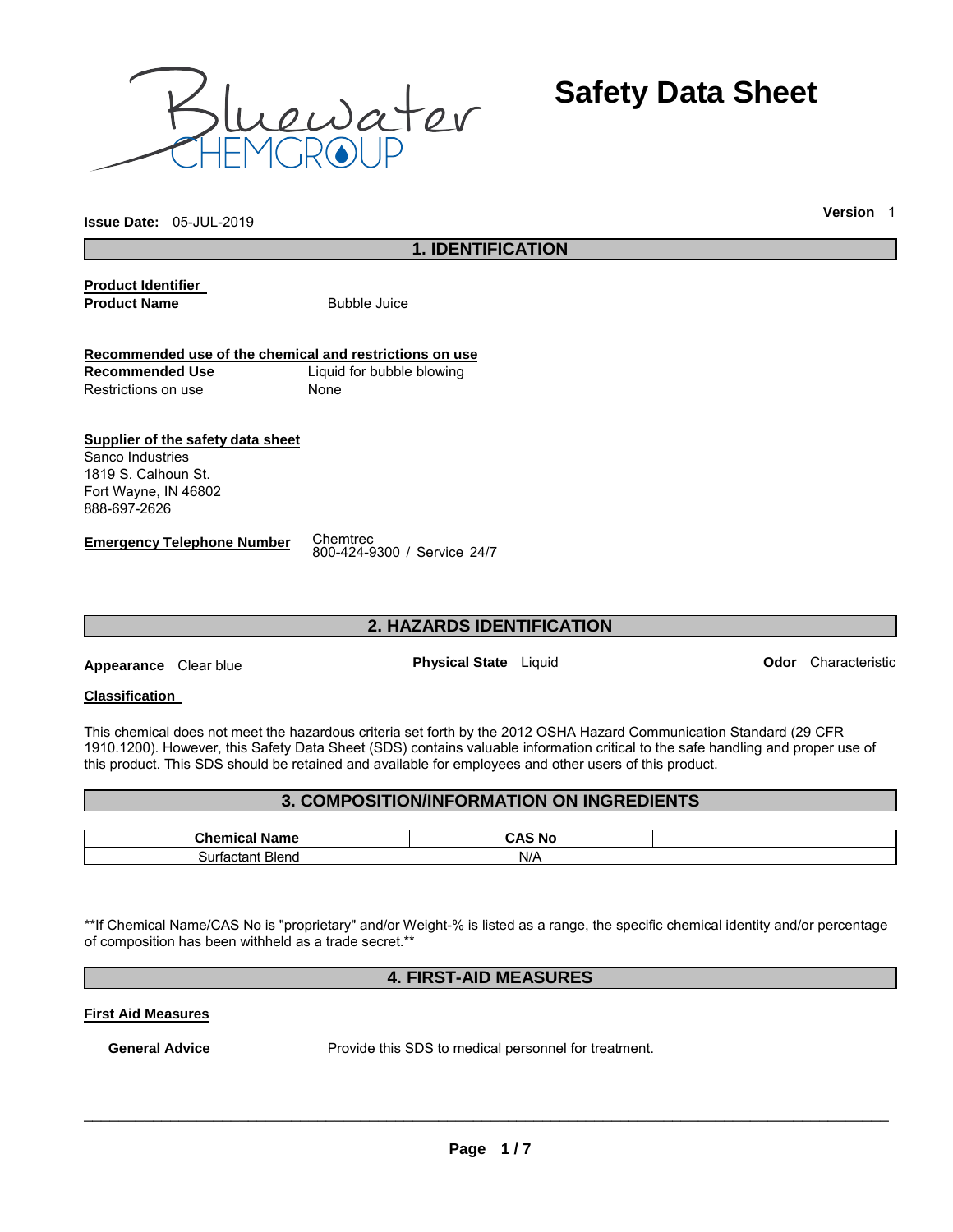| <b>Eye Contact</b>                  | None under normal use conditions. If adverse effects occur, rinse eyes with large amounts<br>of water until irritation subsides.                                                                        |
|-------------------------------------|---------------------------------------------------------------------------------------------------------------------------------------------------------------------------------------------------------|
| <b>Skin Contact</b>                 | None under normal use conditions. If irritation occurs and product is on the skin, rinse<br>thoroughly with lukewarm water, followed by a thorough washing of the affected area with<br>soap and water. |
| <b>Inhalation</b>                   | Not an expected route of exposure. If symptomatic, move to fresh air.                                                                                                                                   |
| Ingestion                           | Not a normal route of exposure. However, if swallowed and symptoms develop, seek<br>medical attention.                                                                                                  |
| Most important symptoms and effects |                                                                                                                                                                                                         |
| <b>Symptoms</b>                     | Direct contact with eyes may cause temporary irritation. Prolonged or repeated skin contact<br>may cause irritation. May cause discomfort if swallowed.                                                 |
|                                     | Indication of any immediate medical attention and special treatment needed                                                                                                                              |
| <b>Notes to Physician</b>           | Treat symptomatically.                                                                                                                                                                                  |
|                                     | <b>5. FIRE-FIGHTING MEASURES</b>                                                                                                                                                                        |

#### **Suitable Extinguishing Media**

Use extinguishing measures that are appropriate to local circumstances and the surrounding environment.

## **Unsuitable Extinguishing Media** Not determined.

#### **Specific Hazards Arising from the Chemical**

None known.

**Hazardous Combustion Products** Smoke, fumes or vapors, and oxides of carbon.

## **Protective equipment and precautions for firefighters**

As in any fire, wear self-contained breathing apparatus pressure-demand, MSHA/NIOSH (approved or equivalent) and full protective gear.

## **6. ACCIDENTAL RELEASE MEASURES**

#### **Personal precautions, protective equipment and emergency procedures**

| <b>Personal Precautions</b>                          | Use personal protective equipment as required.                                                                   |
|------------------------------------------------------|------------------------------------------------------------------------------------------------------------------|
| <b>Environmental Precautions</b>                     | See Section 12 for additional Ecological Information.                                                            |
| Methods and material for containment and cleaning up |                                                                                                                  |
| <b>Methods for Containment</b>                       | Absorb with earth, sand or other non-combustible material and transfer to containers for<br>later disposal.      |
| <b>Methods for Clean-Up</b>                          | Rinse area with clean water and dry before permitting traffic. For waste disposal, see<br>section 13 of the SDS. |

# **7. HANDLING AND STORAGE**

## **Precautions for safe handling**

| <b>Advice on Safe Handling</b> | Handle in accordance with good industrial hygiene and safety practice. |  |
|--------------------------------|------------------------------------------------------------------------|--|
|--------------------------------|------------------------------------------------------------------------|--|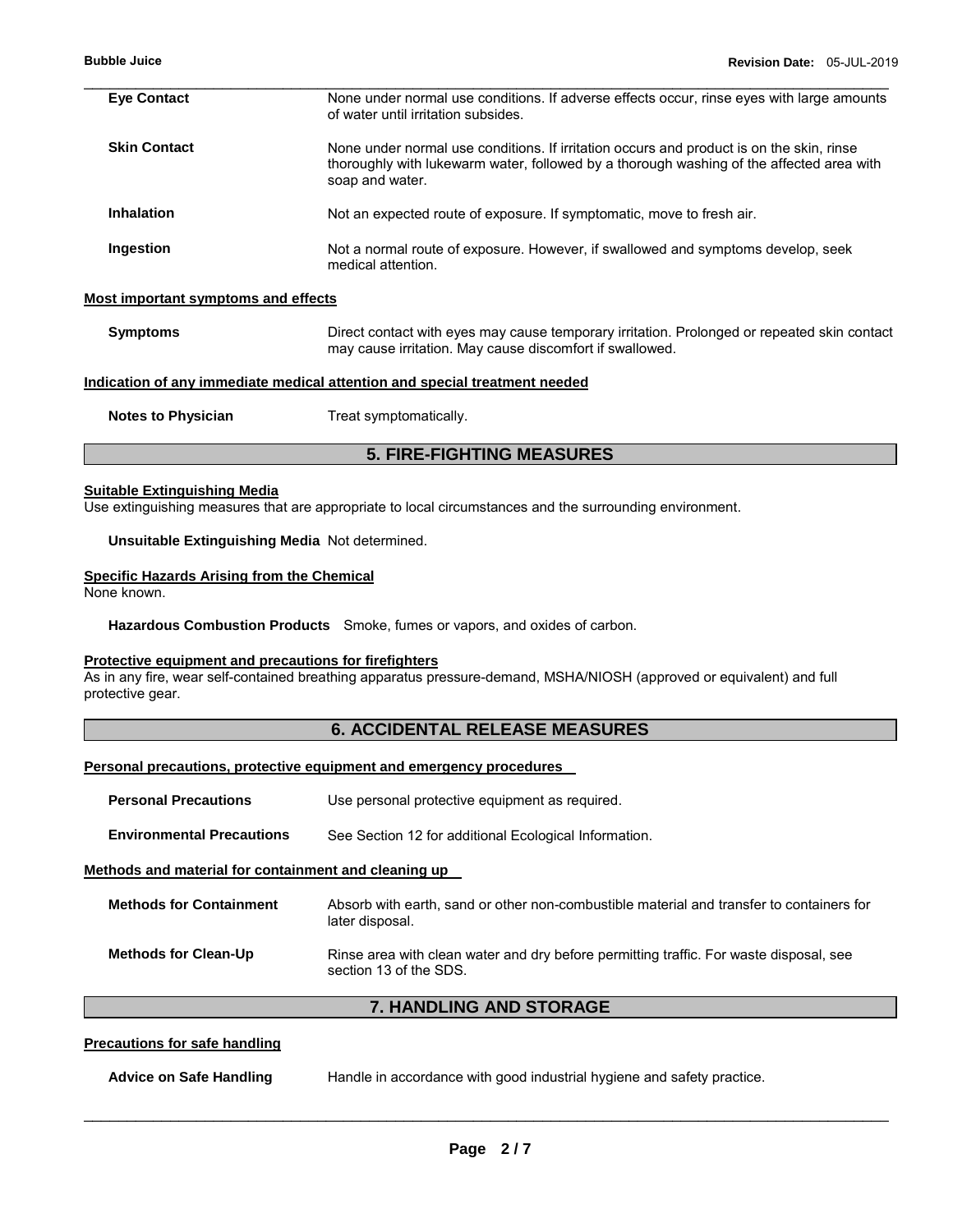#### \_\_\_\_\_\_\_\_\_\_\_\_\_\_\_\_\_\_\_\_\_\_\_\_\_\_\_\_\_\_\_\_\_\_\_\_\_\_\_\_\_\_\_\_\_\_\_\_\_\_\_\_\_\_\_\_\_\_\_\_\_\_\_\_\_\_\_\_\_\_\_\_\_\_\_\_\_\_\_\_\_\_\_\_\_\_\_\_\_\_\_\_\_ **Conditions for safe storage, including any incompatibilities**

**Storage Conditions Keep container closed when not in use. Store at room temperature.** 

**Incompatible Materials Acids. Bases. Peroxides.** 

# **8. EXPOSURE CONTROLS/PERSONAL PROTECTION**

## **Exposure Guidelines**

| <b>Chemical Name</b><br>чанн. | A <b>CGIH TL</b> V | <b>OSHA PEL</b> | <b>NIOSH IDLH</b><br>the contract of the contract of the contract of the contract of the contract of |
|-------------------------------|--------------------|-----------------|------------------------------------------------------------------------------------------------------|
| N/A                           |                    |                 |                                                                                                      |

## **Appropriate engineering controls**

| <b>Engineering Controls</b>     | Ensure adequate ventilation, especially in confined areas.                                                                                |  |
|---------------------------------|-------------------------------------------------------------------------------------------------------------------------------------------|--|
|                                 | Individual protection measures, such as personal protective equipment                                                                     |  |
| <b>Eye/Face Protection</b>      | Risk of contact: Wear approved safety goggles.                                                                                            |  |
| <b>Skin and Body Protection</b> | If anticipated that prolonged and repeated skin contact will occur during use of this product,<br>wear gloves for routine industrial use. |  |
| <b>Respiratory Protection</b>   | Ensure adequate ventilation, especially in confined areas.                                                                                |  |

**General Hygiene Considerations** Handle in accordance with good industrial hygiene and safety practice.

## **9. PHYSICAL AND CHEMICAL PROPERTIES**

## **Information on basic physical and chemical properties**

| <b>Physical State</b><br>Appearance<br><b>Color</b> | Liquid<br>Clear<br><b>Blue</b> | Odor<br><b>Odor Threshold</b> | Characteristic<br>Not determined |
|-----------------------------------------------------|--------------------------------|-------------------------------|----------------------------------|
| <b>Property</b>                                     | Values                         | Remarks • Method              |                                  |
| рH                                                  | 7.2                            | ±.5                           |                                  |
| <b>Melting Point/Freezing Point</b>                 | Not determined                 |                               |                                  |
| <b>Boiling Point/Boiling Range</b>                  | 100 °C /<br>212<br>°F          |                               |                                  |
| <b>Flash Point</b>                                  | None                           |                               |                                  |
| <b>Evaporation Rate</b>                             | 1.0                            | (Water = $1$ )                |                                  |
| <b>Flammability (Solid, Gas)</b>                    | Not applicable- liquid         |                               |                                  |
| <b>Upper Flammability Limits</b>                    | Not applicable                 |                               |                                  |
| <b>Lower Flammability Limit</b>                     | Not applicable                 |                               |                                  |
| <b>Vapor Pressure</b>                               | Not determined                 |                               |                                  |
| <b>Vapor Density</b>                                | Not determined                 |                               |                                  |
| <b>Specific Gravity</b>                             | 1.01                           |                               |                                  |
| <b>Water Solubility</b>                             | Suspension concentration       |                               |                                  |
| Solubility in other solvents                        | Not determined                 |                               |                                  |
| <b>Partition Coefficient</b>                        | Not determined                 |                               |                                  |
| <b>Auto-ignition Temperature</b>                    | Not determined                 |                               |                                  |
| <b>Decomposition Temperature</b>                    | Not determined                 |                               |                                  |
| <b>Kinematic Viscosity</b>                          | Not determined                 |                               |                                  |
| <b>Dynamic Viscosity</b>                            | Not determined                 |                               |                                  |
| <b>Explosive Properties</b>                         | Not determined                 |                               |                                  |
| <b>Oxidizing Properties</b>                         | Not determined                 |                               |                                  |
| <b>VOC Content (%)</b>                              | Not determined                 |                               |                                  |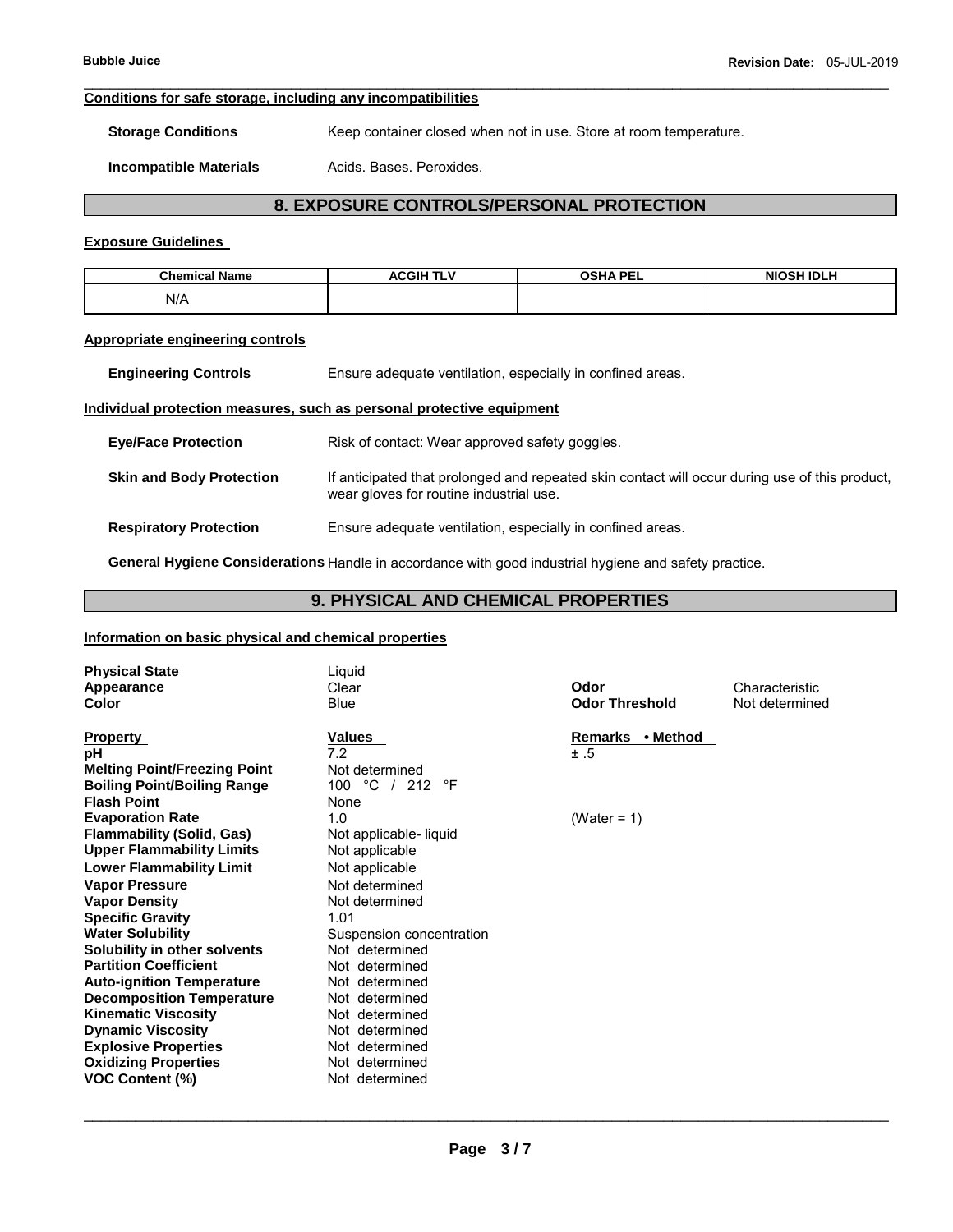## \_\_\_\_\_\_\_\_\_\_\_\_\_\_\_\_\_\_\_\_\_\_\_\_\_\_\_\_\_\_\_\_\_\_\_\_\_\_\_\_\_\_\_\_\_\_\_\_\_\_\_\_\_\_\_\_\_\_\_\_\_\_\_\_\_\_\_\_\_\_\_\_\_\_\_\_\_\_\_\_\_\_\_\_\_\_\_\_\_\_\_\_\_ **10. STABILITY AND REACTIVITY**

#### **Reactivity**

Not reactive under normal conditions.

#### **Chemical Stability**

Stable under recommended storage conditions.

#### **Possibility of Hazardous Reactions**

None under normal processing.

**Hazardous Polymerization** Hazardous polymerization does not occur.

#### **Conditions to Avoid**

Incompatible Materials.

#### **Incompatible Materials**

Acids. Bases. Peroxides.

#### **Hazardous Decomposition Products**

Smoke, fumes or vapors, and oxides of carbon.

## **11. TOXICOLOGICAL INFORMATION**

#### **Information on likely routes of exposure**

| <b>Product Information</b> |                                                          |
|----------------------------|----------------------------------------------------------|
| <b>Eye Contact</b>         | Direct contact with eyes may cause temporary irritation. |
| <b>Skin Contact</b>        | Prolonged contact with skin may cause irritation.        |
| <b>Inhalation</b>          | Do not inhale.                                           |
| Ingestion                  | Do not ingest.                                           |

## **Component Information**

| <b>Chemical Name</b> | LD50    | <b>LD50</b> | LC50      |
|----------------------|---------|-------------|-----------|
|                      | ົາral ເ | Dermal      | halation) |
| Not Applicable       |         |             |           |

#### **Information on physical, chemical and toxicological effects**

**Symptoms** Please see section 4 of this SDS for symptoms.

## **Delayed and immediate effects as well as chronic effects from short and long-term exposure**

**Carcinogenicity** Group 3 IARC components are "not classifiable as human carcinogens".

| .<br>Chamical .<br>Jome | ACGIH | <b>IARC</b> | NT' | ∩รµ∠ |
|-------------------------|-------|-------------|-----|------|
| Not<br>Japie            |       |             |     |      |

## **Numerical measures of toxicity**

Not determined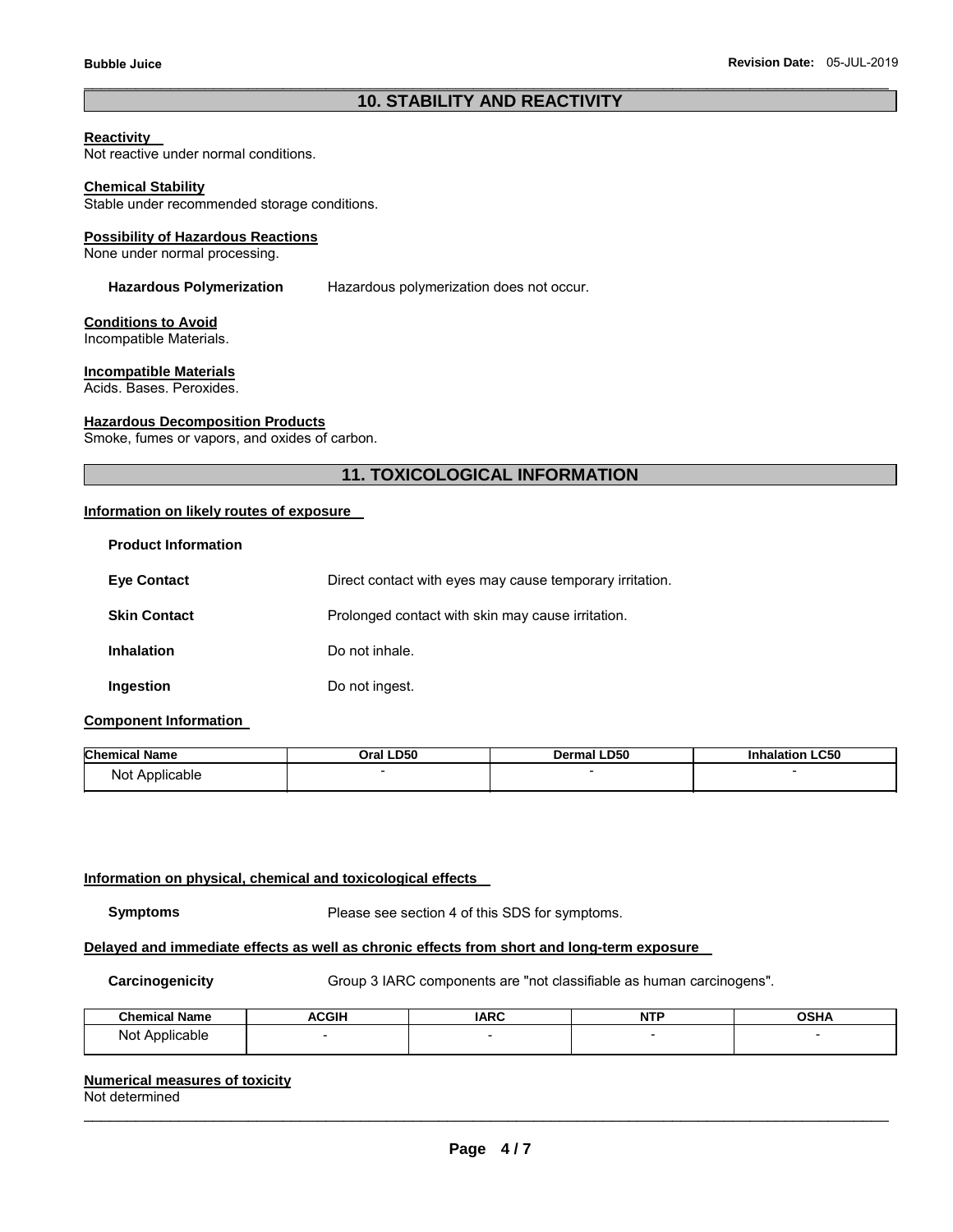## \_\_\_\_\_\_\_\_\_\_\_\_\_\_\_\_\_\_\_\_\_\_\_\_\_\_\_\_\_\_\_\_\_\_\_\_\_\_\_\_\_\_\_\_\_\_\_\_\_\_\_\_\_\_\_\_\_\_\_\_\_\_\_\_\_\_\_\_\_\_\_\_\_\_\_\_\_\_\_\_\_\_\_\_\_\_\_\_\_\_\_\_\_ **12. ECOLOGICAL INFORMATION**

## **Ecotoxicity**

The product is not classified as environmentally hazardous. However, this does not exclude the possibility that large or frequent spills can have a harmful or damaging effect on the environment.

## **Component Information**

| <b>Chemical Name</b> | Algae/aquatic plants     | Fish | <b>Toxicity to</b><br>microorganisms | Crustacea |
|----------------------|--------------------------|------|--------------------------------------|-----------|
| Not Applicable       | $\overline{\phantom{0}}$ | -    | -                                    |           |

## **Persistence/Degradability**

Not determined.

## **Bioaccumulation**

Not determined.

## **Mobility**

| <b>Chemical Name</b> | Coefficient              |
|----------------------|--------------------------|
| Not<br>Applicable    | $\overline{\phantom{0}}$ |

#### **Other Adverse Effects**

Not determined

## **13. DISPOSAL CONSIDERATIONS**

| <b>Waste Treatment Methods</b>                                                                                                          |                                                                                                                                |  |  |  |  |
|-----------------------------------------------------------------------------------------------------------------------------------------|--------------------------------------------------------------------------------------------------------------------------------|--|--|--|--|
| <b>Disposal of Wastes</b>                                                                                                               | Disposal should be in accordance with applicable regional, national and local laws and<br>regulations.                         |  |  |  |  |
| <b>Contaminated Packaging</b><br>Disposal should be in accordance with applicable regional, national and local laws and<br>regulations. |                                                                                                                                |  |  |  |  |
| <b>14. TRANSPORT INFORMATION</b>                                                                                                        |                                                                                                                                |  |  |  |  |
| <b>Note</b>                                                                                                                             | Please see current shipping paper for most up to date shipping information, including<br>exemptions and special circumstances. |  |  |  |  |
| <b>DOT</b>                                                                                                                              | Not regulated                                                                                                                  |  |  |  |  |
| <b>IATA</b>                                                                                                                             | Not regulated                                                                                                                  |  |  |  |  |
| <b>IMDG</b>                                                                                                                             | Not regulated                                                                                                                  |  |  |  |  |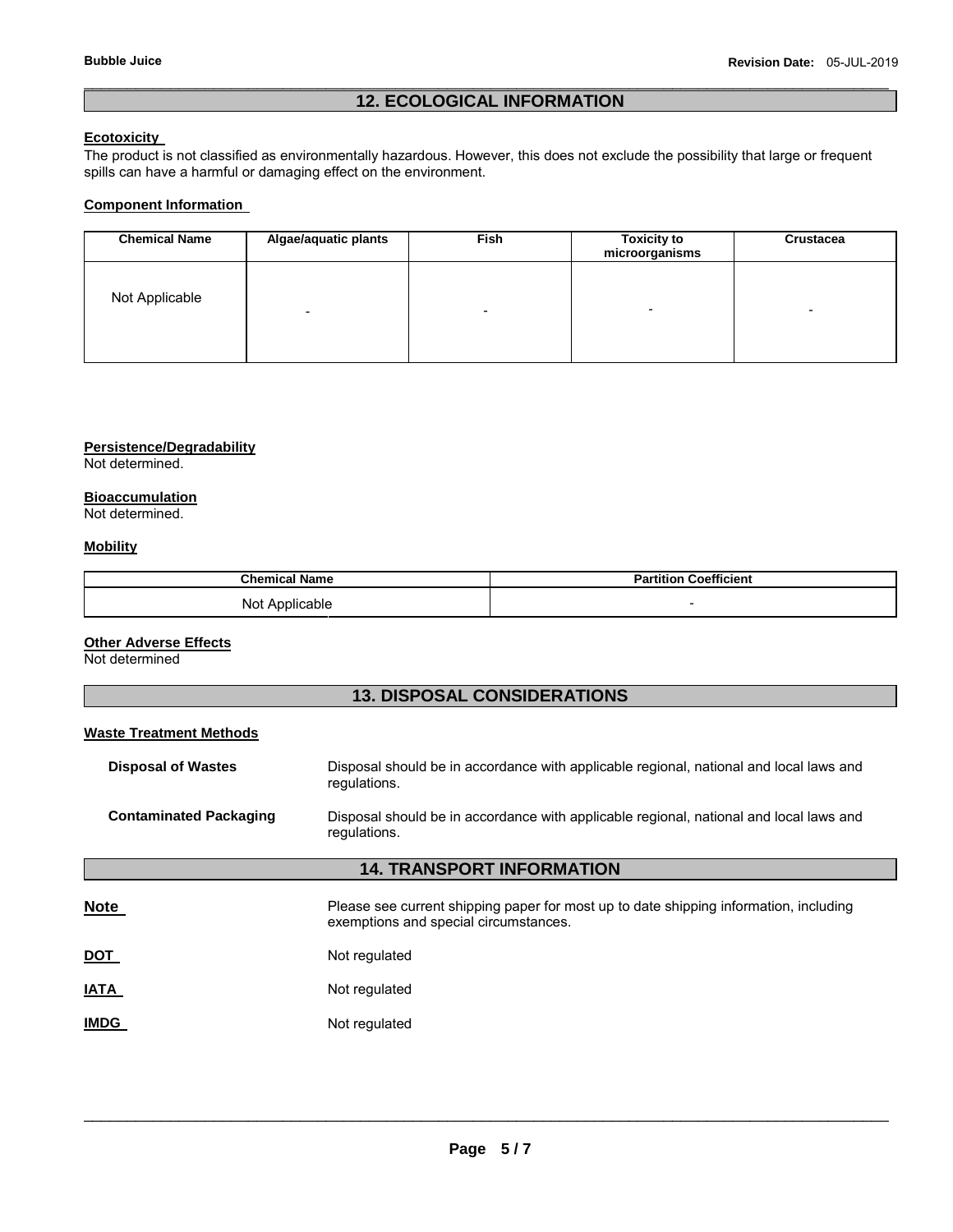## \_\_\_\_\_\_\_\_\_\_\_\_\_\_\_\_\_\_\_\_\_\_\_\_\_\_\_\_\_\_\_\_\_\_\_\_\_\_\_\_\_\_\_\_\_\_\_\_\_\_\_\_\_\_\_\_\_\_\_\_\_\_\_\_\_\_\_\_\_\_\_\_\_\_\_\_\_\_\_\_\_\_\_\_\_\_\_\_\_\_\_\_\_ **15. REGULATORY INFORMATION**

## **International Inventories**

| .<br>Chemical<br>Name | TOO A<br>אטט | <b>DSL</b> | <b>NDSL</b> | EINECS  | <b>_INCS</b> | ENCS | 5000<br>. .<br>-uou | $2F^{\prime}$<br>ncul | <b>PICCS</b> | <b>AICS</b> |
|-----------------------|--------------|------------|-------------|---------|--------------|------|---------------------|-----------------------|--------------|-------------|
| All<br>Components     | Present      |            |             | Present |              |      |                     | <sup>บ</sup> resent   |              |             |

**Legend:** 

*TSCA - United States Toxic Substances Control Act Section 8(b) Inventory* 

*DSL/NDSL - Canadian Domestic Substances List/Non-Domestic Substances List* 

*EINECS/ELINCS - European Inventory of Existing Chemical Substances/European List of Notified Chemical Substances* 

*ENCS - Japan Existing and New Chemical Substances* 

*IECSC - China Inventory of Existing Chemical Substances* 

*KECL - Korean Existing and Evaluated Chemical Substances* 

*PICCS - Philippines Inventory of Chemicals and Chemical Substances* 

*AICS - Australian Inventory of Chemical Substances* 

### **US Federal Regulations**

## **CERCLA**

| <b>Chemical Name</b> | <b>Hazardous Substances RQs</b> | <b>CERCLA/SARA RQ</b> | <b>Reportable Quantity (RQ)</b> |
|----------------------|---------------------------------|-----------------------|---------------------------------|
| Not Applicable       |                                 |                       |                                 |
|                      |                                 |                       |                                 |

## **SARA 313**

Section 313 of Title III of the Superfund Amendments and Reauthorization Act of 1986 (SARA). This product contains a chemical or chemicals which are subject to the reporting requirements of the Act and Title 40 of the Code of Federal Regulations, Part 372

# **CWA (Clean Water Act)**

This product contains the following substances which are regulated pollutants pursuant to the Clean Water Act (40 CFR 122.21 and 40 CFR 122.42)

| <b>Chemical Name</b> | <b>CWA - Reportable</b><br>Quantities | <b>CWA - Toxic Pollutants CWA - Priority Pollutants</b> | <b>CWA - Hazardous</b><br><b>Substances</b> |
|----------------------|---------------------------------------|---------------------------------------------------------|---------------------------------------------|
| Not Applicable       |                                       |                                                         |                                             |

#### **US State Regulations**

#### **California Proposition 65**

This product does not contain any Proposition 65 chemicals.

#### **U.S. State Right-to-Know Regulations**

| <b>Chemical Name</b> | <b>New</b><br>. Jersev | <br>`sachusetts | Pennsylvania |
|----------------------|------------------------|-----------------|--------------|
| Not Applicable       |                        |                 |              |